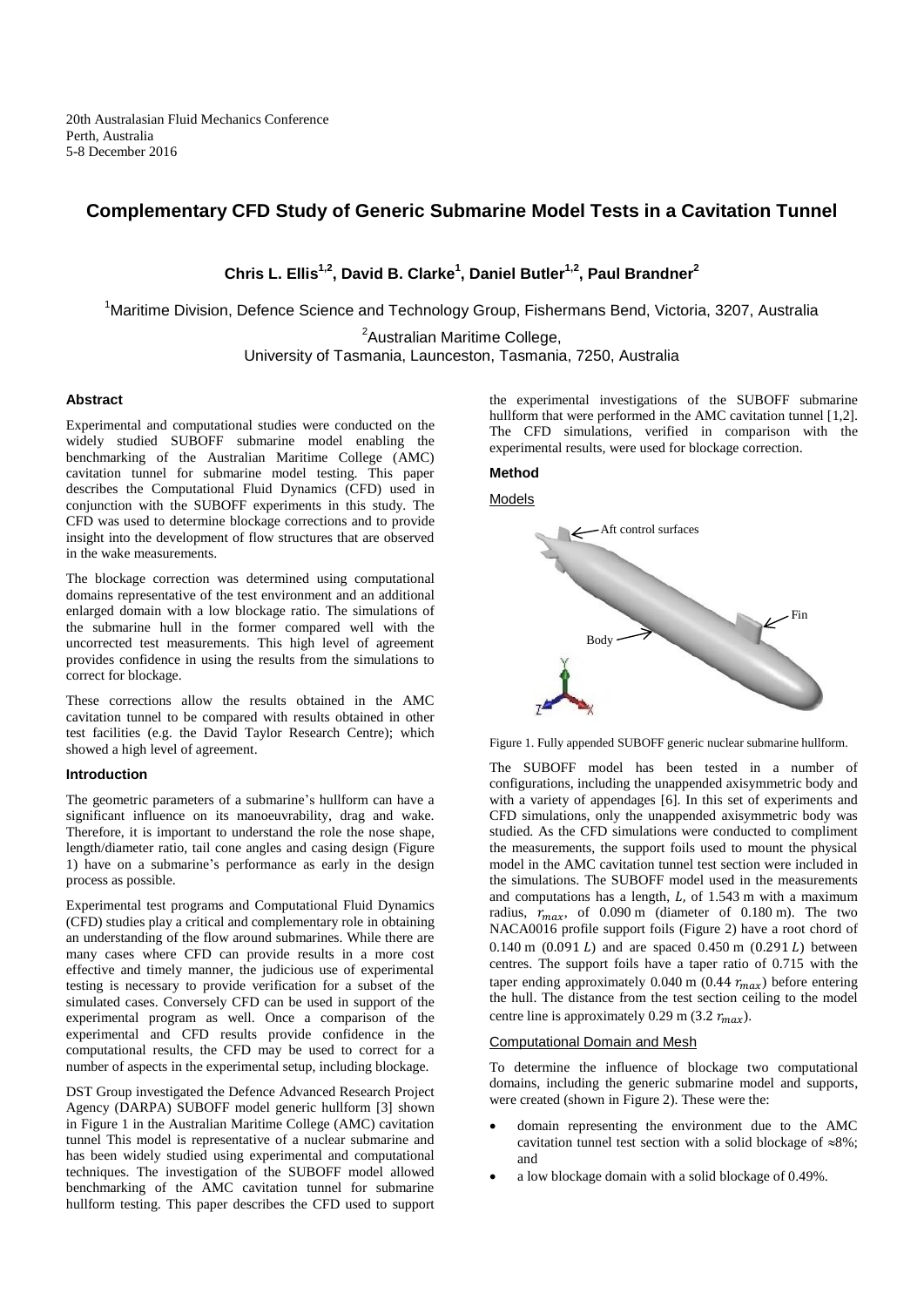

<span id="page-1-0"></span>*Figure 2. The layout of the SUBOFF model within the AMC test section domain and the low blockage domain. The purple shaded area denotes the AMC test section domain, the grey shaded area denotes the low blockage domain and the blue denotes the submarine model. Note: diagram not to scale.*

The outer extent of the smaller domain (referred to as the AMC test section domain) in the non-streamwise directions was chosen to match that of the AMC cavitation tunnel's test section. The latter has a 0.600 m x 0.600 m (6.667  $r_{max}$ ) cross section at the entrance and is 0.620 m (6.889  $r_{max}$ ) high at the exit with a length of  $2.60$  m ( $1.685$  L). The change in height occurs due to a slope on the cavitation tunnel test section floor of  $0.44^\circ$  and compensates for the boundary layer growth on the walls of the test section. This computational domain representing the test section was lengthened  $2.376$  m (1.542 L) upstream and  $2.685$  m  $(1.737 L)$  downstream to minimise non-physical inlet and exit behaviour.

The low blockage computational domain for the model extends the width and height of the domain to 2.50 m (27.78  $r_{max}$ ). This computational domain is also extended  $2.38 \text{ m}$   $(1.542 \text{ L})$ upstream and  $2.68$  m (1.737  $L$ ) downstream of the model's nose and tail, respectively. The significant reduction in blockage due to the increased cross section allows for the examination of blockage effects. The support foils were extended into the low blockage domain, but were set as slip walls outside of the AMC test section domain. The location of the truncation of the support foils a significant distance from the hull minimised any effects due to their termination on the flow around the hull.

Structured meshes were created for computing the flow around the SUBOFF hull. The streamlined supports are included in these meshes. The finest mesh for the SUBOFF hull in the cavitation tunnel test section is comprised of 68 million cells, while the low blockage domain contained 123 million cells.

### Simulation Parameters

The ANSYS Fluent solver with the realisable  $k$ - $\varepsilon$  turbulence model and an enhanced wall function were employed for these simulations. A basic, two-equation model was chosen due to the simple, attached nature of the flow and to reduce computational overhead. The realisable *k-ε* model was selected as it is reported to be the most suitable of the *k-ε* turbulence models for handling streamline curvature, separation and vorticity [\[4\].](#page-3-2) The realisable *k-ε* model has also demonstrated good performance in previous compatible studies [2,5].

A second order upwind scheme was used for spatial discretisation of the continuity, momentum and turbulence equations. A least squares cell-based method was used for evaluation of the gradients and derivatives. The SIMPLEC method (with skewness correction) was utilised for the pressure-velocity coupling.

### Inlet Conditions and Boundary Conditions

The uniform inlet boundary velocity,  $U_{inlet}$ , used for all the domains was set so the Reynolds number based on the hull length for the SUBOFF model was  $12\times10^6$ . The use of a slip wall on the extended inlet of the domain representing the cavitation tunnel test section avoided the development of an excessively thick

boundary layer at the start of the cavitation tunnel test section. The boundary layer however develops once the flow enters the portion of the domain representing the cavitation cavitation tunnel test section wall boundary layer flow should have negligible influence on the flow in the central region of the domain where the submarine geometry is placed. The inlet turbulence intensity was set at 0.5%, which is consistent with the inlet values at the start of the cavitation tunnel test section [\[1\].](#page-3-3)  The turbulent viscosity ratio at the inlet was set to 10.

The height of the first off-wall cell was set to correspond to a  $y^+$ value of approximately 30 across the hull. Due to the lack of flow separation a wall function was selected for the CFD simulations.

## Grid Resolution

The grid sensitivity check was conducted for the SUBOFF mesh using the domain representing the AMC cavitation tunnel test section. Three lower resolution meshes were created, containing 17.9, 25.3 and 37.4 million cells. This represents a reduction in the number of cells by 73.6%, 62.8% and 45%, respectively.

The percentage change in the *x* velocity component,  $\Delta u_{res}$ , for the coarsest  $(u_{low})$ , second coarsest  $(u_{ml})$ , and second finest  $(u_{mh})$  meshes compared to the higher  $(u_{hi})$  resolution mesh were calculated as per equation 1.

$$
\Delta u_{res} = 100 \times \frac{u_{hi} - u_{low}}{u_{hi}}, 100 \times \frac{u_{hi} - u_{ml}}{u_{hi}}, 100 \times \frac{u_{hi} - u_{mh}}{u_{hi}}, \quad (1)
$$

[Figure 3](#page-1-1) shows the mean *x*-direction velocity,  $u$ , along a radial line from the centre of the hull at  $\varphi = 135^\circ$  and  $x = 0.7 L$ .  $\varphi$  is the azimuthal angle from the support foils [\(Figure 2\)](#page-1-0) and  $x = 0$  is located at the model nose. There is a negligible difference between the results from the finest and coarser meshes except in the first few cells from the hull surface. The largest percentage change in the velocity,  $\Delta u_{res}$ , for the coarsest, second coarsest and second finest mesh are 15.23%, 6.97% and 2.36%, respectively, (not shown on the graph) and occurs at the first point off the surface of the hull. For the remaining cells  $\Delta u_{res}$ for both the second coarsest and second finest mesh is less than 0.02%. The coarsest mesh demonstrates  $\Delta u_{res}$  for the majority of the remaining cells of less than 0.08%. The change in drag determined between these four meshes was negligible. The difference between the coarsest, second coarsest and second finest compared to the finest mesh is 0.0187%, 0.0192% and 0.104% respectively.



<span id="page-1-1"></span>*Figure 3. Normalised mean velocity as a function of normalised radius for the two finest meshes, along a line 135 from the spanwise direction of the support foils for the SUBOFF hullform at a longitudinal position of*  $x = 0.7$  *L* along the model. Results from the high resolution mesh,  $u_{hi}$ , *are shown by the green line and results from the second finest resolution mesh,*  $u_{\text{mh}}$ *, by the black dashed line. The purple dots represent*  $\Delta u_{\text{res}}$  for *the second finest mesh.*

### **Results**

### **Test Section Flow Velocity**

The blockage effects velocity ratio  $\left(\frac{(u_{TS})_{max}}{(u_{TS})}\right)$  $\frac{(u_{TS})_{max}}{(u_{LB})_{max}}$  for the SUBOFF model against streamwise location is shown in [Figure 4.](#page-2-0)   $(u_{TS})_{max}$  is the maximum velocity, determined from the AMC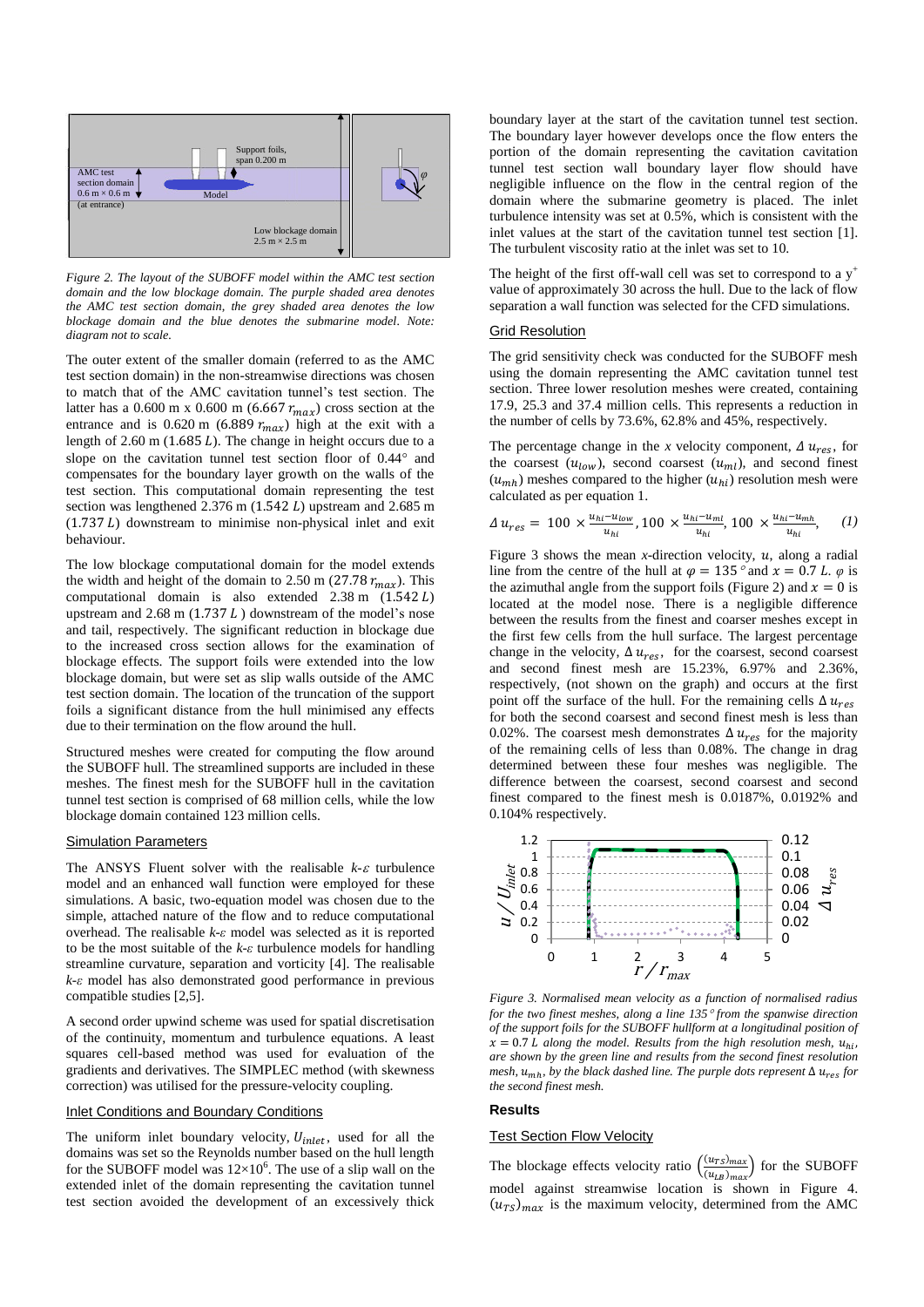test section domain simulation, along a given line normal to the hull centre line at a value of  $x$  and  $\varphi$  corresponding to each measurement position.  $(u_{LB})_{max}$  is the corresponding maximum velocity determined from the low blockage domain simulation. The presence of the SUBOFF model within the AMC cavitation tunnel test section represents a solid blockage ratio of approximately 8.1% [\[1\].](#page-3-3) This blockage results in an increase of velocity ratio by 6.53%. The velocity ratio is used in the blockage correction of skin friction (equation 3) where it is determined at each value of  $x$  and  $\varphi$  corresponding to the skin friction measurement location.



<span id="page-2-0"></span>Figure 4. The maximum velocity ratio of the AMC test section domain,  $u_{TS}$ , to the low blockage domain,  $u_{LB}$ , for the SUBOFF hullform. The horizontal axis is normalised by the length of the SUBOFF model, where  $x = 0$  is at the tip of the model nose.

### Surface Pressure

Surface pressure coefficient,  $C_p$ , distributions on the surface of the SUBOFF hullform determined from measurements and CFD simulations are shown in [Figure 5.](#page-2-1) The calculated  $C_p$  distribution determined from the AMC test section domain simulation compare closely to the uncorrected measurements obtained in the AMC cavitation tunnel [\[1\].](#page-3-3) The success of the CFD calculation for the AMC tunnel domain provides confidence to use the CFD simulations to perform a correction to allow for the confines of the test section. The calculated  $C_p$  distribution from the low blockage domain simulation corresponds well to the measured  $C_p$ distribution from the David Taylor Research Centre (DTRC) Anechoic Flow Facility [\[3\]](#page-3-0) and the corrected  $C_p$  distribution measurements from the AMC cavitation tunnel.



<span id="page-2-1"></span>Figure 5. Surface pressure coefficient (*Cp*) distribution for the SUBOFF hullform: AMC test section domain (CFD), low blockage domain (CFD), DTRC [\[3\]](#page-3-0) (measured, uncertainty = 0.015) and AMC [\[1\]](#page-3-3) (measured, uncertainty 0.007) at  $Re = 12 \times 10^6$ .

The blockage corrections for the surface pressure coefficient distribution,  $\Delta C_p$ , are determined from the difference in the calculated surface pressure coefficient distribution between the

domain representing the model in the AMC cavitation tunnel test section,  $C_{p,TS}$ , and the low blockage domain,  $C_{p,LB}[1]$ . This is shown in equation (2), where the correction is a function of the surface position.

$$
\Delta C_p = C_{p,LB} - C_{p,TS} \tag{2}
$$

The influence of blockage on the surface pressure distribution is demonstrated by the reduced pressure around the model in the measured [\[1\]](#page-3-3) and computed results in the AMC test section domain.

# Skin Friction

In [Figure 6](#page-2-2) a comparison of skin friction results determined from measurement and computation for the SUBOFF hullform is shown. The results from the two CFD simulations are compared against experimental data from the DTRC SUBOFF measurements [\[3\]](#page-3-0) and the results obtained in the AMC cavitation tunnel [\[1\].](#page-3-3) When comparing the two CFD results, it is seen that the CFD simulation within the AMC test section domain exhibits a higher skin friction along the majority of the length of the model. This is due to the additional flow acceleration around the model resulting from blockage.

The skin friction coefficient distribution determined from measurements on the SUBOFF model in the AMC cavitation tunnel test section and the CFD results for the SUBOFF geometry in the AMC cavitation tunnel test section show good agreement [\[1\].](#page-3-3) 



<span id="page-2-2"></span>Figure 6. Skin friction results contrasting the CFD calculations to the original DTRC SUBOFF measurements [\[3\]](#page-3-0) and the AMC experimental data [\[1\]](#page-3-3) at  $Re=12\times10^6$ . The surface contour of the SUBOFF hullform and the ratio of dynamic pressure,  $q(ihlet)/q(local)$ , is also included for reference.

Despite the successful calculation of skin friction shown in [Figure](#page-2-2) 6, it is common for RANS CFD simulations to do a less satisfactory job calculating the skin friction coefficient than that achieved in this simulation. The blockage correction applied to the skin friction coefficient determined from the cavitation tunnel measurements was based on the ratio of the calculated maximum dynamic pressure both in the test section and the low blockage domain. The maximum dynamic pressure was selected as the basis for the correction as it is strongly coupled to the skin friction and will generally be accurately calculated by CFD. The correction is a function of surface position. The corrected skin friction,  $C_f$ , is given thus by,